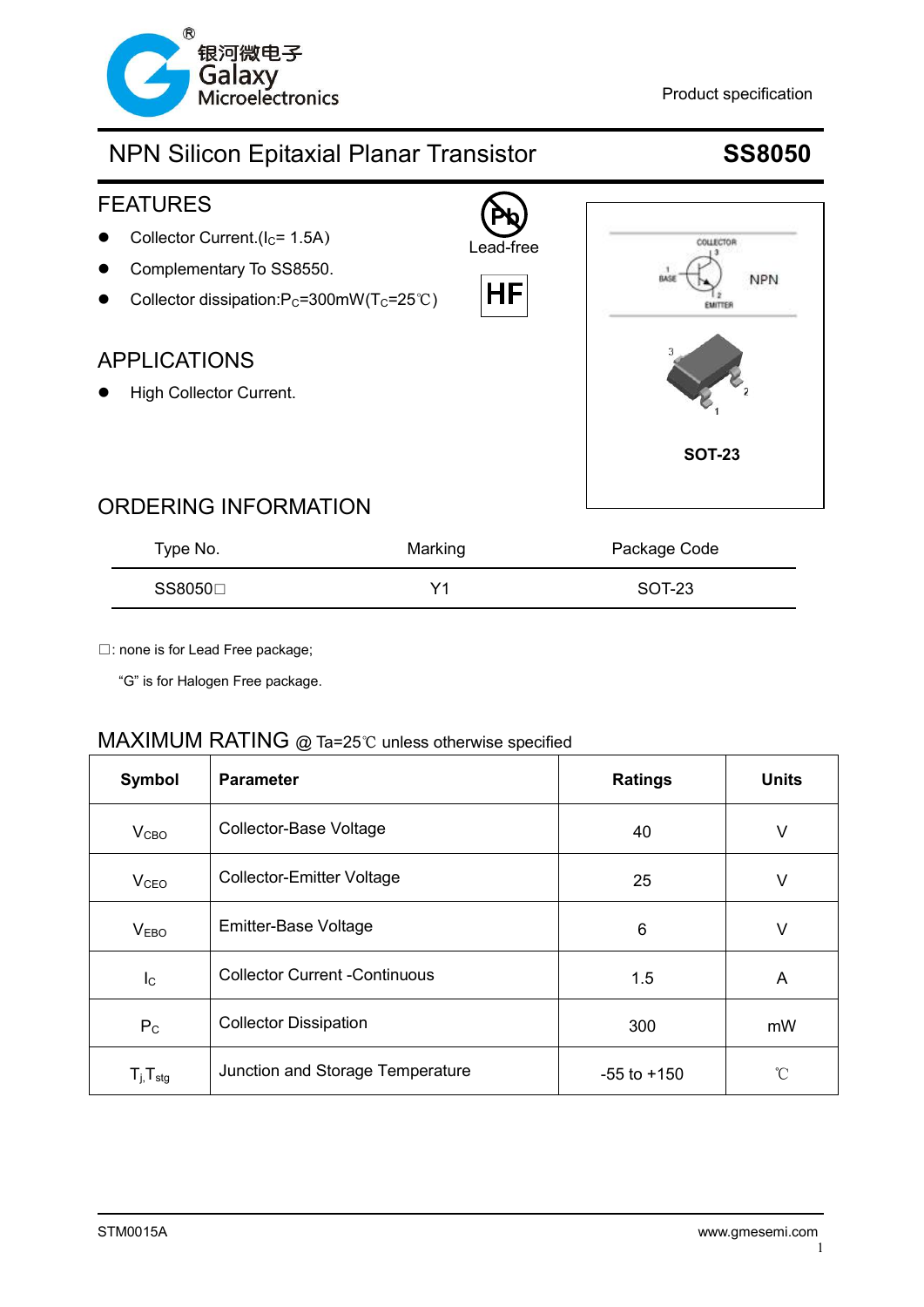

# ELECTRICAL CHARACTERISTICS @ Ta=25℃ unless otherwise specified **Parameter Symbol Test conditions MIN**  $\vert$  TYP  $\vert$  MAX  $\vert$  UNIT Collector-base breakdown voltage  $V_{(BR)CBO}$   $|_{C=100\mu A, I<sub>E</sub>=0}$  40  $|$   $|$   $|$   $|$ Collector-emitter breakdown voltage  $V_{(BR)CEO}$   $|_{C=2mA, I_{B}=0}$  25  $|$  1 Emitter-base breakdown voltage  $\begin{array}{ccc} |V_{(B R) E B0} | E=100 \mu A, l_c=0 \end{array}$  6  $\begin{array}{ccc} | & 6 \end{array}$ Collector cut-off current ICBO VCB=35V,IE=0 0.1 μA Collector cut-off current ICEO VCE=20V,IB=0 0.1 μA Emitter cut-off current  $I_{EBO}$   $V_{EB}=6V,I_C=0$   $1$  0.1  $\mu$ A DC current gain  $h_{FE}$  $V_{CE}$ =1V,I<sub>C</sub>=100mA 120 120 400  $V_{CE}$ =1V,I<sub>C</sub>=800mA  $\vert$  40 110 Collector-emitter saturation voltage  $\vert$  V<sub>CE(sat)</sub>  $\vert$  I<sub>C</sub>=800 mA, I<sub>B</sub>= 80mA  $\vert$  0.28  $\vert$  0.5  $\vert$  V Base-emitter saturation voltage  $\big| V_{BE(sat)} \big|$  Ic=800 mA, I<sub>B</sub>= 80mA  $\big|$  0.98 1.2 V Base-emitter voltage  $\vert_{V_{BF}}$   $\vert_{V_{CE}}$  =1V I<sub>C</sub>=10mA  $\vert$  0.66 1 1 V Output capacitance  $\Big|\begin{array}{ccc} C_{\text{ob}} & C_{\text{ob}} \end{array}\Big|$  $V_{CB}$ =10V, I<sub>F</sub>=0 f=1MHz 9.0 pF Transition frequency  $|f_{\tau}|$  $V_{CE}$ =10V,  $I_C$ = 50mA  $f=30MHz$  100 190 MHz

### CLASSIFICATION OF  $h_{FE(1)}$

| Rank  | -       |         |         |
|-------|---------|---------|---------|
| Range | 120-200 | 200-350 | 300-400 |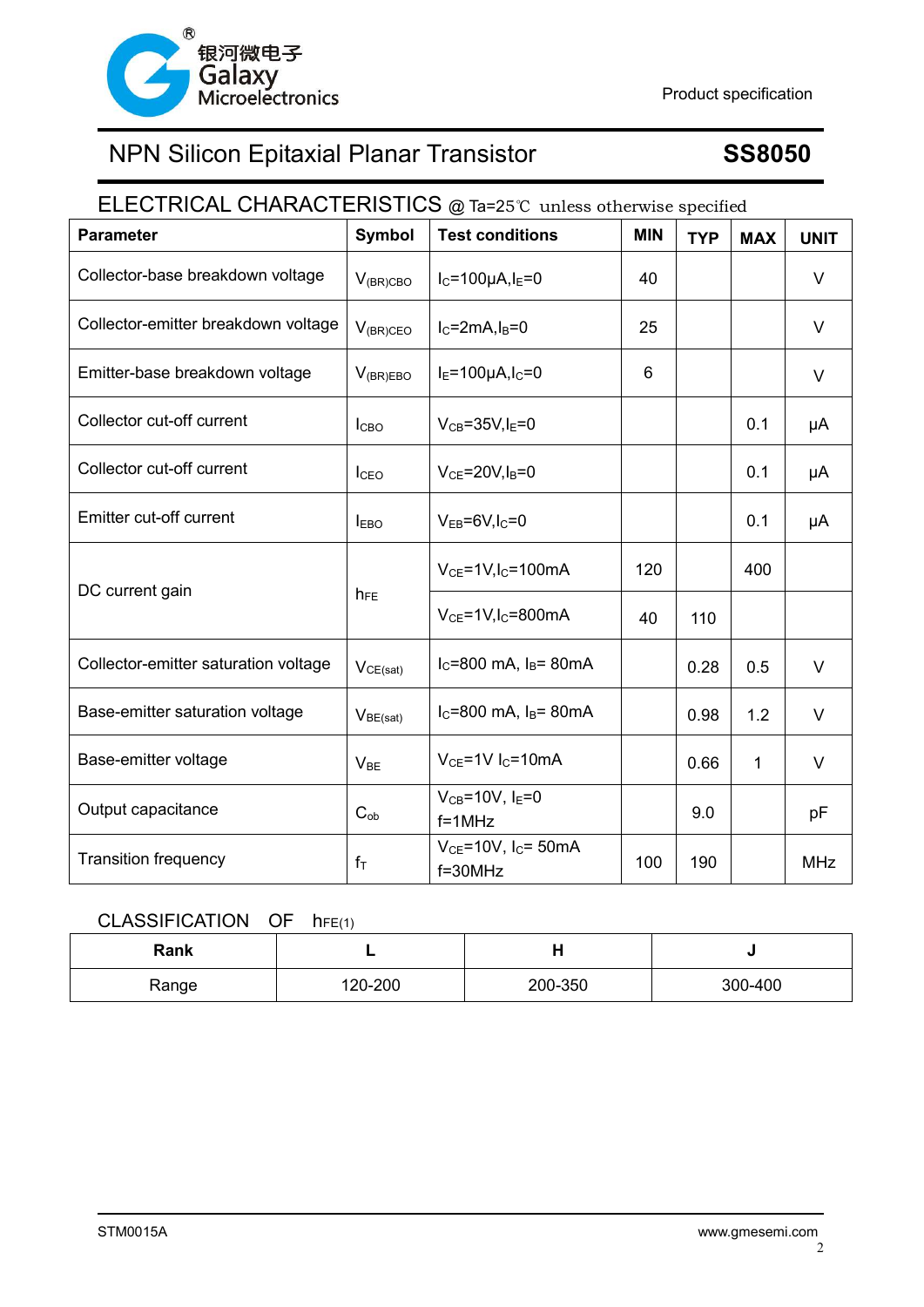

TYPICAL CHARACTERISTICS @ Ta=25℃ unless otherwise specified







Figure 3. Base-Emitter Saturation Voltage **Collector-Emitter Saturation Voltage** 



Figure 5. Collector Output Capacitance



Figure 2. DC current Gain



Figure 4. Base-Emitter On Voltage



Figure 6. Current Gain Bandwidth Product